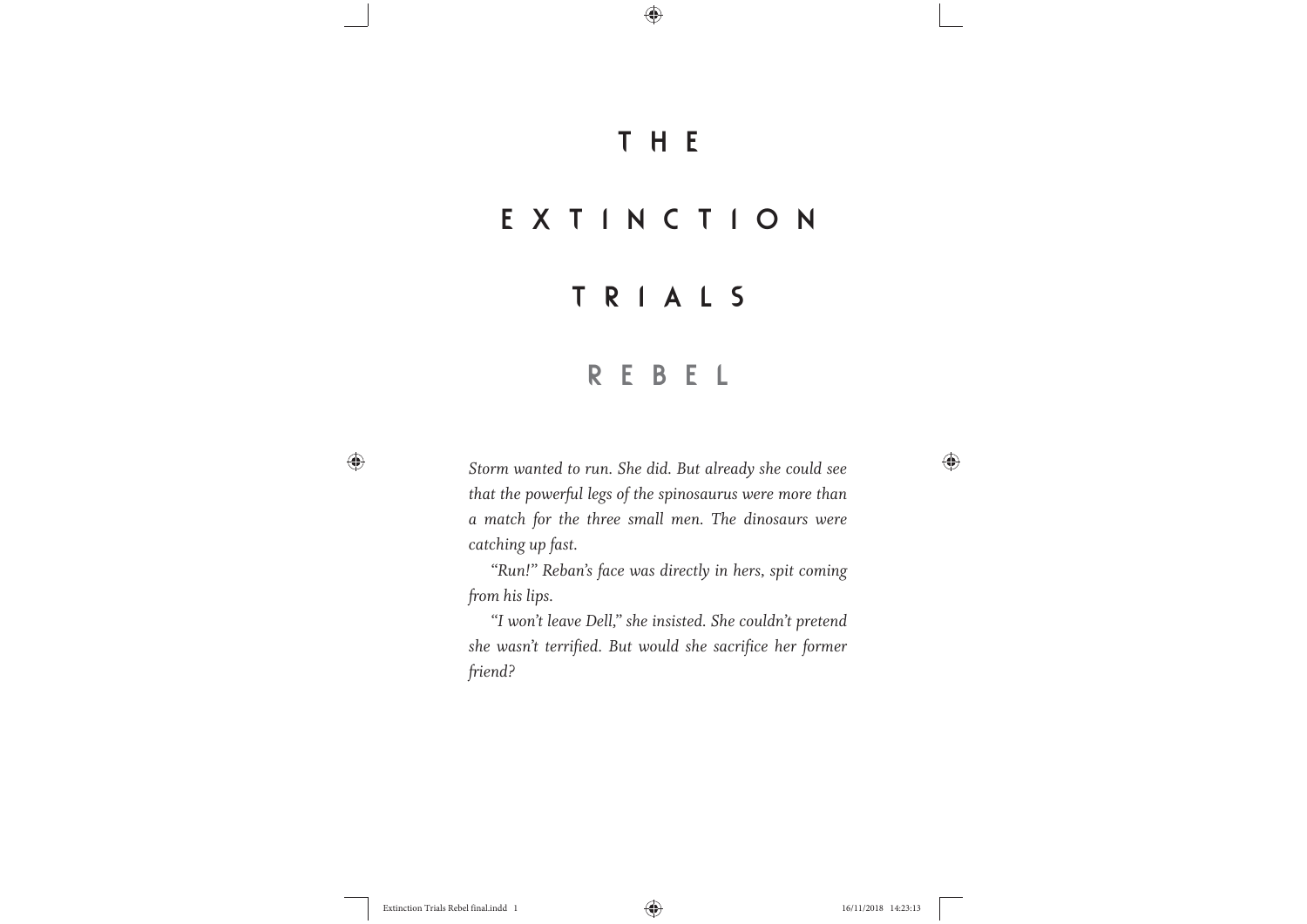## ABOUT THE AUTHOR

*The Extinction Trials* is S. M. Wilson's first teen series. She lives with her family on the west coast of Scotland.

> susan-wilson.com@susanwilsonbook #ExtinctionTrials

Books by S. M. Wilson: *The Extinction Trials The Extinction Trials: Exile The Extinction Trials: Rebel* E x t i n c t i o n Trials rebel S. M. Wilson

T H E

## **USBORNE**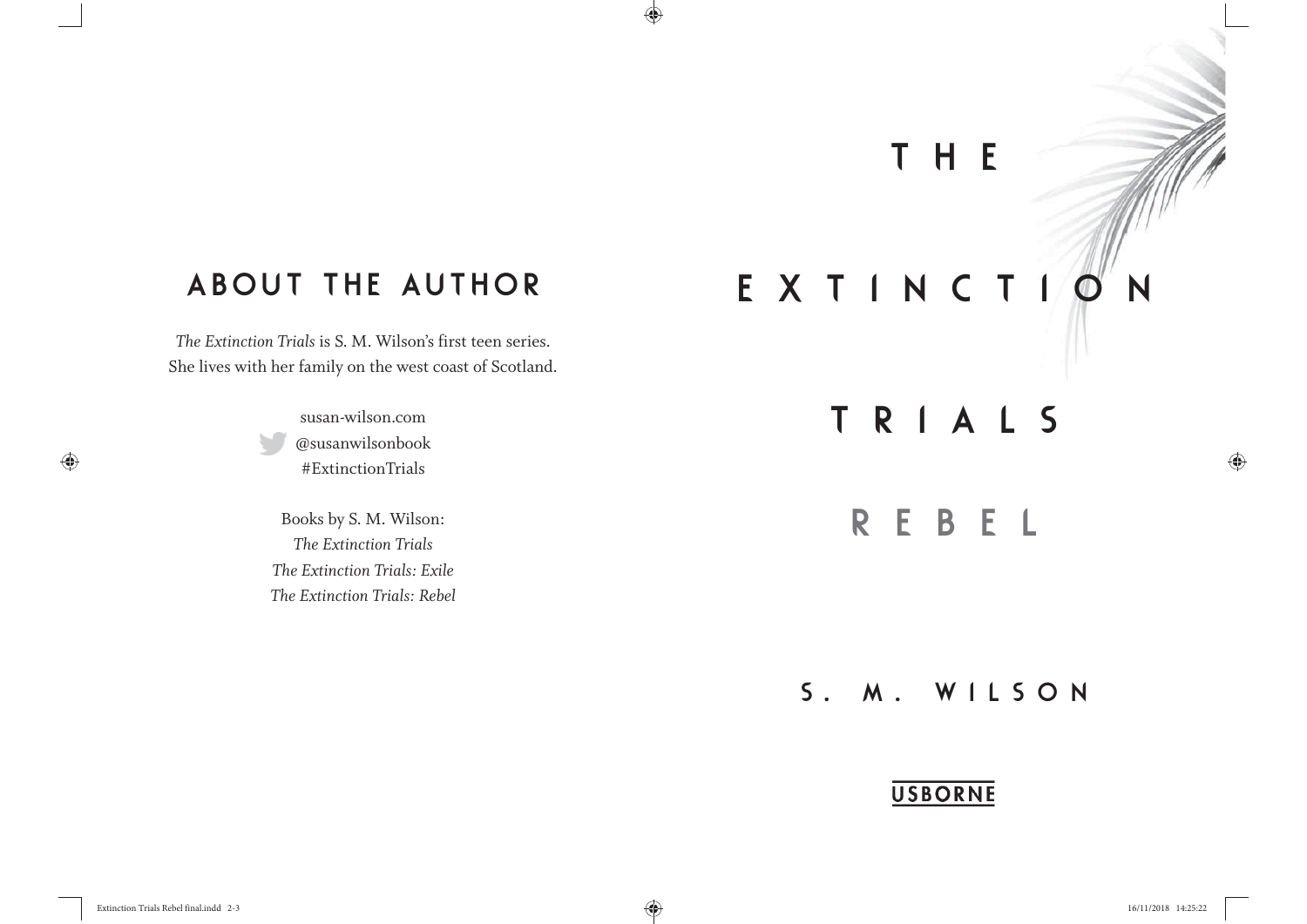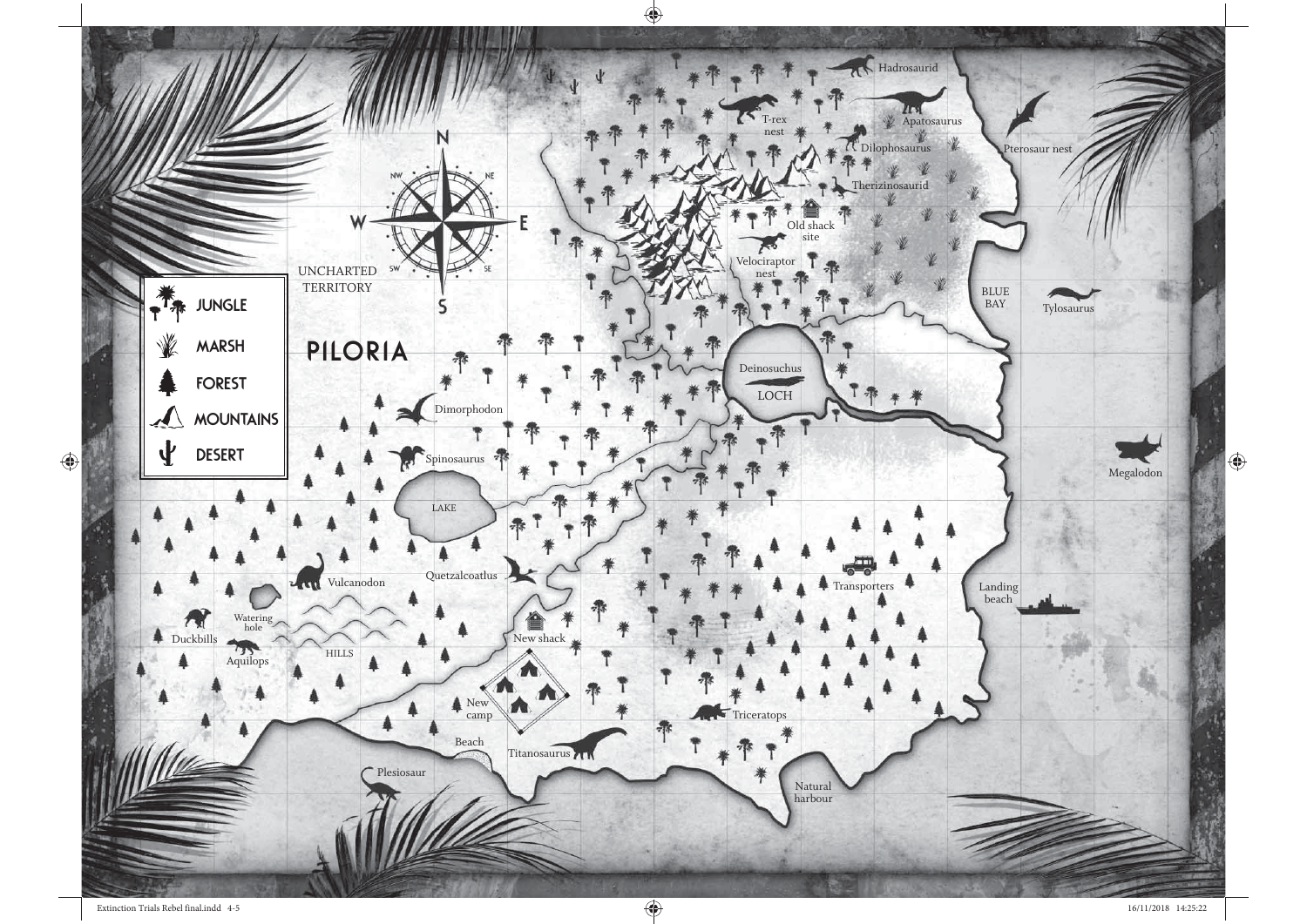To my three favourite heroes: Kevin, Elliott and Rhys Bain.

To my dad, John Niven Wilson, who has been pestering me for an early read of this book for forever!

And to my two Sarahs – Sarah Hornsley and Sarah Stewart – for making this dinosaur journey such fun!

First published in the UK in 2019 by Usborne Publishing Ltd., Usborne House, 83-85 Saffron Hill, London EC1N 8RT, England. www.usborne.com

Text © Susan Wilson, 2019

Cover images: eye © Joe Rimmer / EyeEM / Getty Images; palm leaves © Malden / Shutterstock

"The needs of the many outweigh the needs of the one," in reference to Spock and Kirk, *The Wrath of Khan*, 1982, screenplay by Jack B. Sowards.

The right of Susan Wilson to be identified as the author of this work has been asserted by her in accordance with the Copyright, Designs and Patents Act, 1988.

The name Usborne and the devices  $\Psi(\nabla)$  usionic are Trade Marks of Usborne Publishing Ltd.

All rights reserved. No part of this publication may be reproduced, stored in a retrieval system or transmitted in any form or by any means, electronic, mechanical, photocopying, recording or otherwise without the prior permission of the publisher.

This is a work of fiction. The characters, incidents, and dialogues are products of the author's imagination and are not to be construed as real. Any resemblance to actual events or persons, living or dead, is entirely coincidental.

A CIP catalogue record for this book is available from the British Library. JFMAMJJASO D/18 ISBN 9781474954860 05152/1 Printed in the UK.

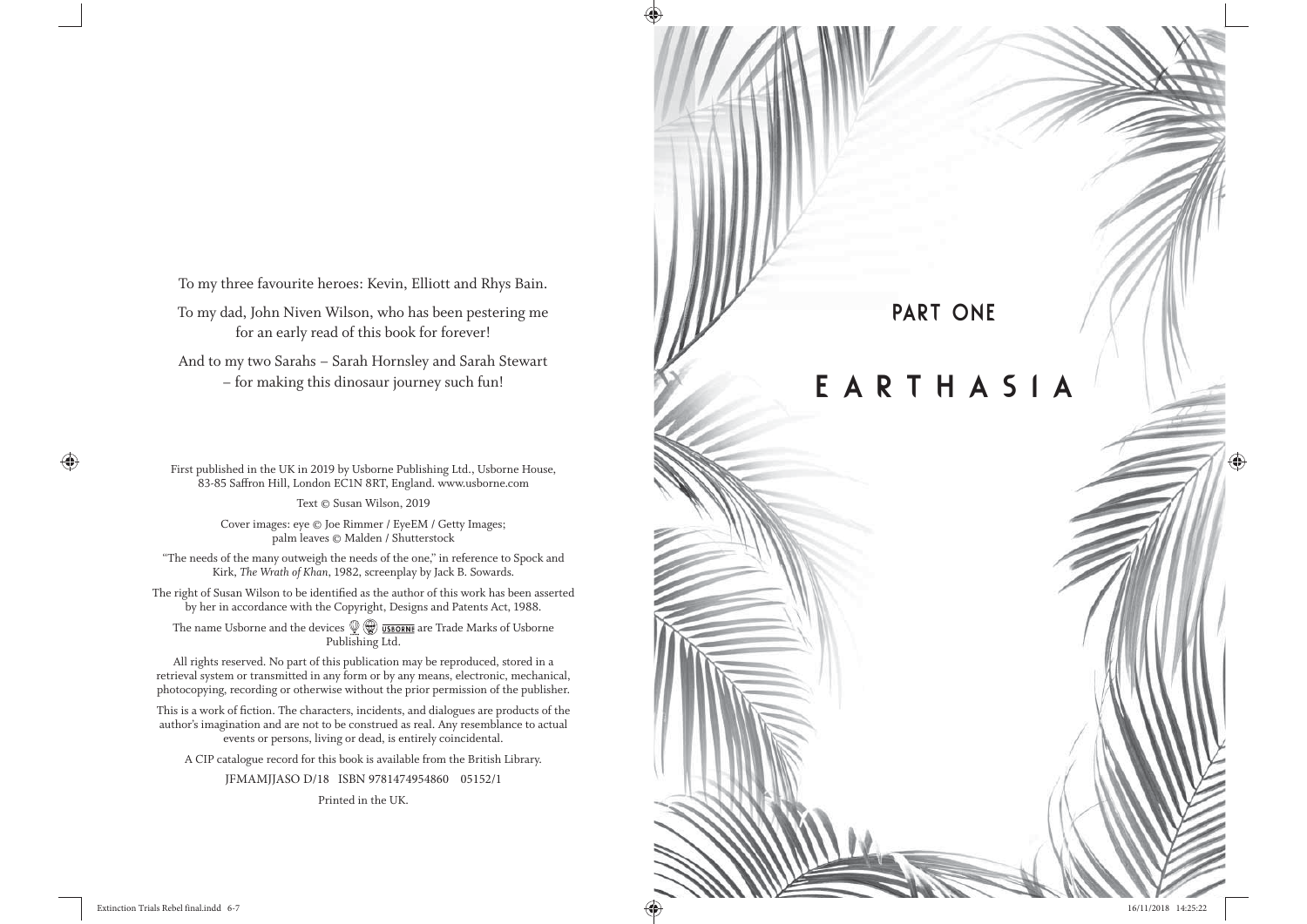## ONELINCOLN

The streets were packed, voices were angry, and Lincoln lowered his head as he tried to dodge through the crowds. Bony elbow after bony elbow jabbed into his sides. The faces around him were like his – gaunt. Food provisions were down yet again and the perpetually empty stomachs were making tempers flare.

He turned the corner and stopped dead. The crowd around the parliament building was a hundred deep. In a land where some of the other buildings were crumbling due to overcrowding and neglect, the parliament building still stood proud, like a snub to the entire, hungry nation. Set across huge thousand-year-old tree trunks and built with bricks the same colour as the reddy-brown bark, the round building looked as if it had grown out of the trees. Creeping vines and branches had wound their way around the outside.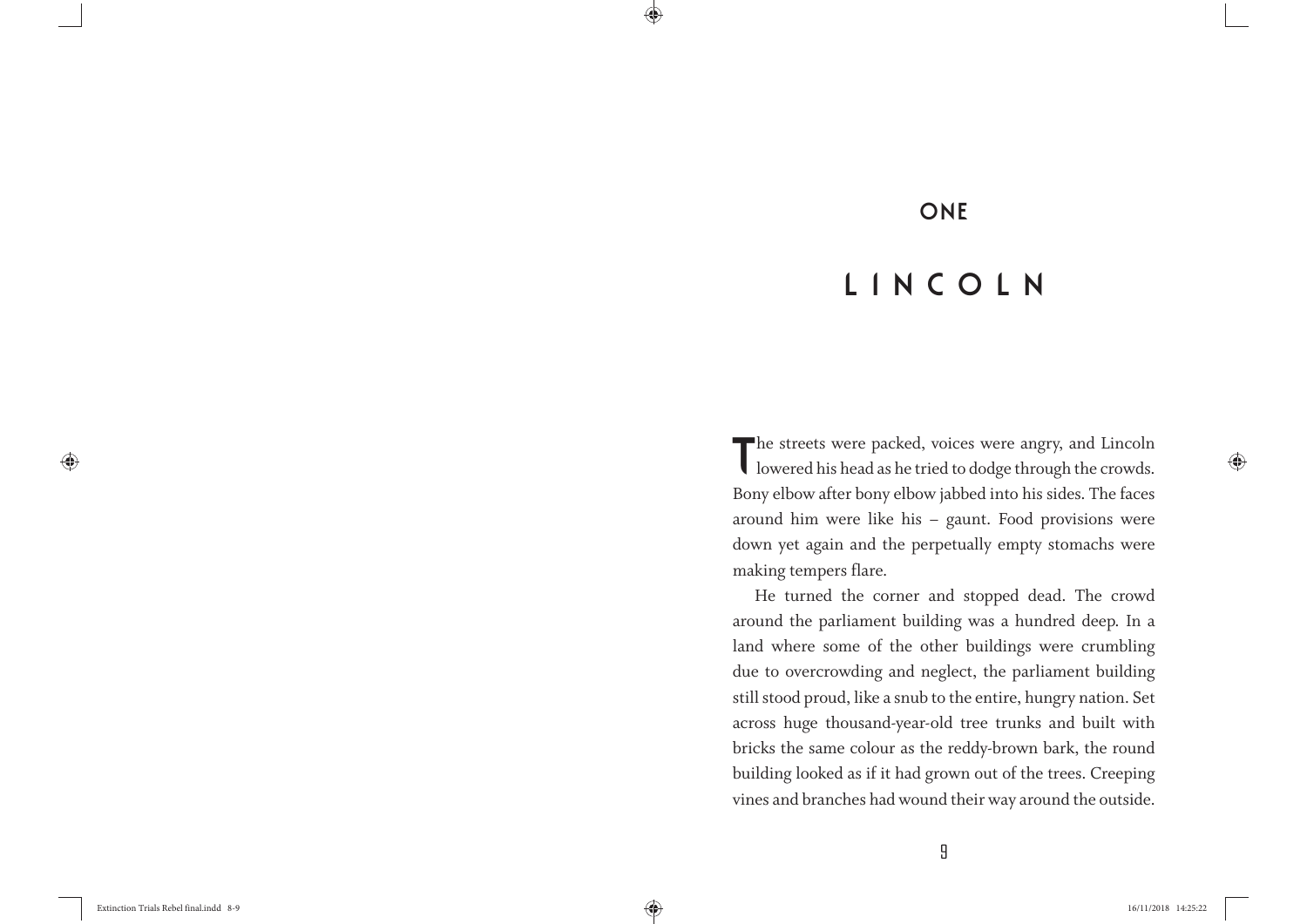On other days, and in other circumstances, people might stop to admire the beauty of the building. But not today.

Lincoln skirted around the edges of the crowd, trying to weave his way towards the back doors of the parliament. It was hard work. The mood in the air was ugly. Starvation would do that to you.

For the briefest of seconds, one of the black-cloaked Stipulators appeared at the main entrance. For as long as Lincoln could remember, the Stipulators had governed Earthasia. Each of the forty zones had a Chief Stipulator who came and sat in parliament making the rules for the entire nation. Their word was law – or it had been. The roar from the crowd started almost immediately, with shouts and jeers of disgust.

"Give us more food!"

"We can't live like this!"

The normally arrogant Stipulator baulked at the size and noise of the crowd, and turned back around. Lincoln stopped walking for a second. Was that fear in the Stipulator's face? Surely not.

*Crack.* The guards at the parliament door flinched, as something flew from the crowd and hit the back of the Stipulator's head.

He stumbled for a second, before turning around in disgust, clutching the back of his skull. One of the guards bent down and picked up an old worn boot, dangling it between two fingers. The crowd cheered as the Stipulator muttered under his breath to the guards.

It was clear he was telling them to pursue the assailant. But the guards weren't stupid. In the past, they would have obeyed the Stipulator's command without a word. But over the last few months, things had changed. For the first time in Lincoln's lifetime, the stern rule of the parliament and the Stipulators had wavered.

People didn't seem quite so afraid of them as they were before. The blistering plague that had previously meant death for a large part of the population was under control, thanks to the roots and leaves Lincoln and his colleagues had brought back from the neighbouring continent of Piloria six months ago. The plants had finally been encouraged to grow in the colder climate using special greenhouses and had been turned into a wonder treatment for the disease. But more people meant more mouths to feed, and crops were already at an all-time low. Overcrowding meant there was no land to grow food, and the land that was available had been overused and stripped of its nutrients.

After a few angry exchanges, and some awkward shaking of heads by the guards, the Stipulator stormed back inside the parliament building. Momentum was growing. This revolt had been building for days.

"Oof!" There was a sharp elbow to Lincoln's face as he tried to push his way through the crowds.

"Watch it, boy," growled a crooked-toothed man, stepping in front of him.

"Watch it yourself." Lincoln shoved the man, trying to clear a path through the packed bodies.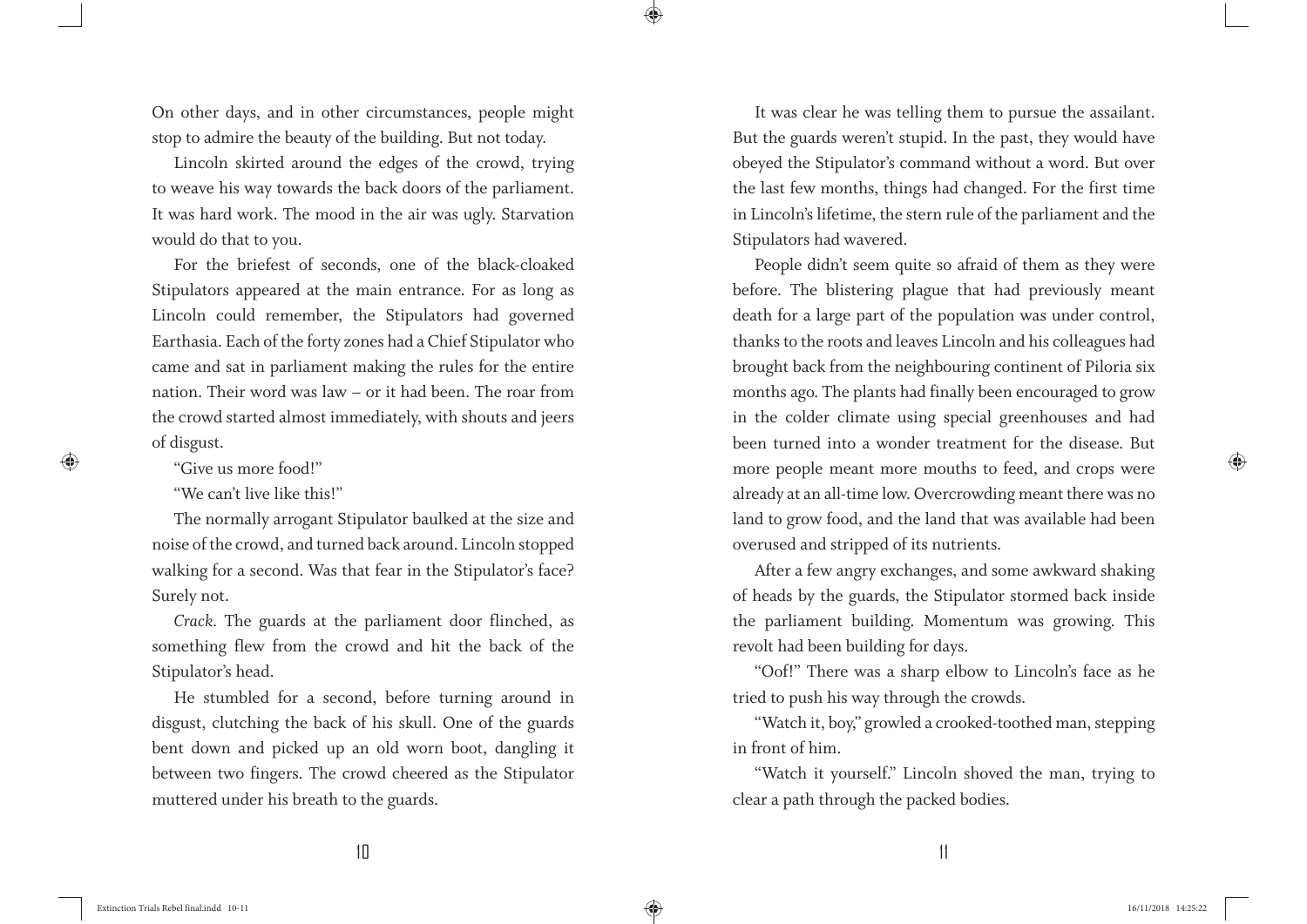He ignored the comments behind him and kept going. Piloria – the continent of the dinosaurs – had taught him many things. To not be afraid. To stand up for himself and those he loved. To not trust anyone. He'd grown muscles in places he didn't know they could exist and developed a steely determination. With a final push, he reached the back door of the parliament.

"Lincoln Kreft for Octavius Arange." The guard at the rear entrance blinked at the name of the Captain Regent and shot Lincoln a curious stare. Did he recognize him? Lincoln had brought home the cure for the blistering plague from Piloria. It wasn't unusual for him to be recognized. Some people thanked him – some people cursed him. But the guard merely checked his name on a list, then sent him through the security checkpoint.

Inside the parliament was just as chaotic as outside. A swarm of angry black-cloaked Stipulators stood shouting at each other in the main foyer. Their aides, in pale blue, stood along the edges of the atrium, occasionally responding to an irate shout or gesture.

Lincoln sighed. The first time he'd come in here, he'd been amazed at the beauty of the building and terrified by the sight of so many Stipulators. For all his life these people had ruled unchallenged.

But the world he'd known was unravelling around him. Lies had been exposed, treachery revealed, and his own betrayal weighed heavily on his shoulders.

He moved across the atrium, avoiding the eyes of the

most self-important Stipulator – Silas. The man was bellowing at the Stipulator opposite him – trying to belittle and intimidate him. But the other man's chin was proudly tilted in the air as he fought back. Things were definitely changing around here.

Lincoln reached Octavius's door and resisted the temptation to turn and walk away. This was the fourth time Octavius had summoned him to parliament. What now?

He knocked sharply.

"Enter!" a voice inside boomed.

Lincoln rolled his eyes and pushed the door open, closing it behind him to block out the din outside. Octavius was perched on his strangely shaped chair behind his impossibly high desk, his short legs dangling. From the first second Lincoln had met him, he'd been bewildered that such a loud voice could come from such a diminutive man.

Octavius scowled behind the reading aid perched on the end of his nose. His snow-white hair was pulled back from his face. Storm had mentioned once that when she'd met Octavius she'd been shocked. She'd never seen anyone this old, and neither had Lincoln. People in Earthasia generally didn't live to an old age; they were wiped out by the lack of health care or the blistering plague.

"Where have you been?" snapped Octavius, as he jumped down from the high chair.

Lincoln tried to find some patience. "I've been exactly where I should be – in the lab helping replicate the cure."

Octavius's scowl deepened in his saggy face. He bustled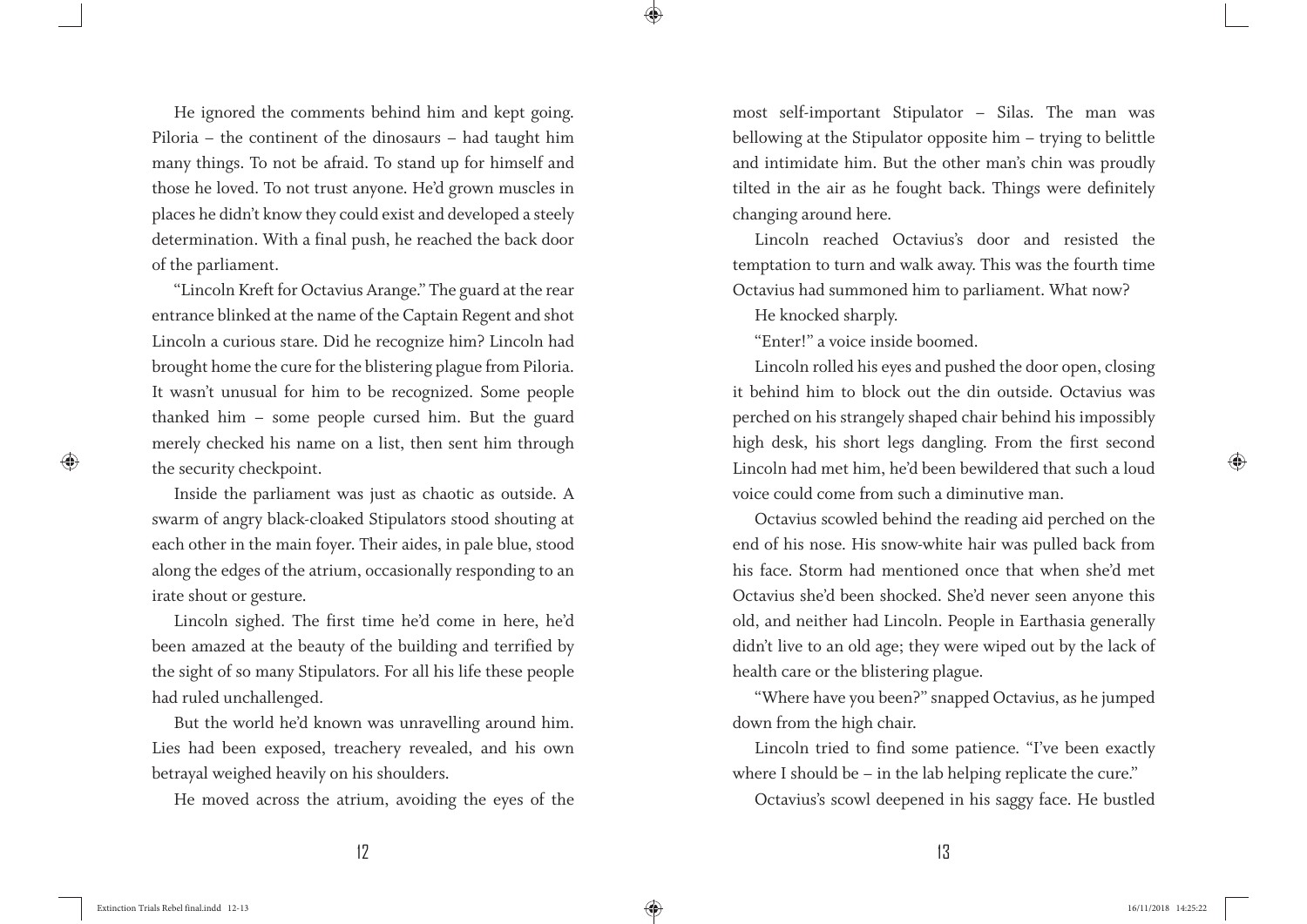past Lincoln and climbed a set of steps to his large bookcase.

"This is all your fault," he muttered.

"What's all my fault?"

Octavius waved a gnarled hand in the air. "The people outside. You bring home a cure with no thought to the consequences."

Lincoln's hackles raised. "I brought home a cure for my sister."

Octavius pulled a large book from the shelf and tossed it at Lincoln. It was amazing how spending time on a continent of dinosaurs could heighten your senses. His hands instantly plucked the book from the air before it hit him in the face.

Octavius walked back down the steps and snatched the book from Lincoln's hands as if that behaviour was entirely normal. "You left her," he muttered, shaking his head. "You left her there."

Lincoln pressed his lips together. For the past six months, the last glimpse he'd had of Storm – of her and her father standing on the beach of Piloria – had been imprinted on his brain.

"We've gone over this," he sighed. "I didn't *want* to leave her behind. She *chose* to stay. She chose to stay with her… father."

It still felt odd using that word to describe the man who was the disgraced Chief Stipulator of Ambulus City. No one had known he was Storm's father – not even Storm – until a few months ago.

Octavius turned angrily towards him. "And what will

happen to her there? How can she survive, with barely any weapons? Nothing to protect her from the host of monsters who live there?" He held the book up, clutching it between his gnarled hands.

Lincoln stepped forward. Books were uncommon. They were a luxury that had vanished as the wood supplies had been depleted on the continent. Not enough space for people meant that trees had been surplus to requirements.

Lincoln couldn't help himself. He reached out and touched the dark-blue cover with gold lettering. He'd never seen anything quite like it – even though he'd been here before, he'd never really had a chance to look at the books up close. Before Octavius could react, Lincoln had taken it from his hands.

"This is it," he said, realization dawning. "This is the book Storm told me about."

He laid it on the table and gently stroked his fingers over the lettering. *The Continent of Monsters by Chief Stipulator Magnus Don*. Lincoln turned to Octavius.

"This is the book you wanted her to update, isn't it? The one I heard her and Reban talk about."

Octavius's face softened. He reached his thin hand over and flicked open the book. It landed on a page with a handdrawn sketch of a roaring T-rex.

Lincoln shuddered. He didn't need a reminder of what lived on Piloria. He'd experienced it all too vividly himself.

"She did update it," Octavius said softly, "for the most part." His hand was shaking slightly as he traced his fingers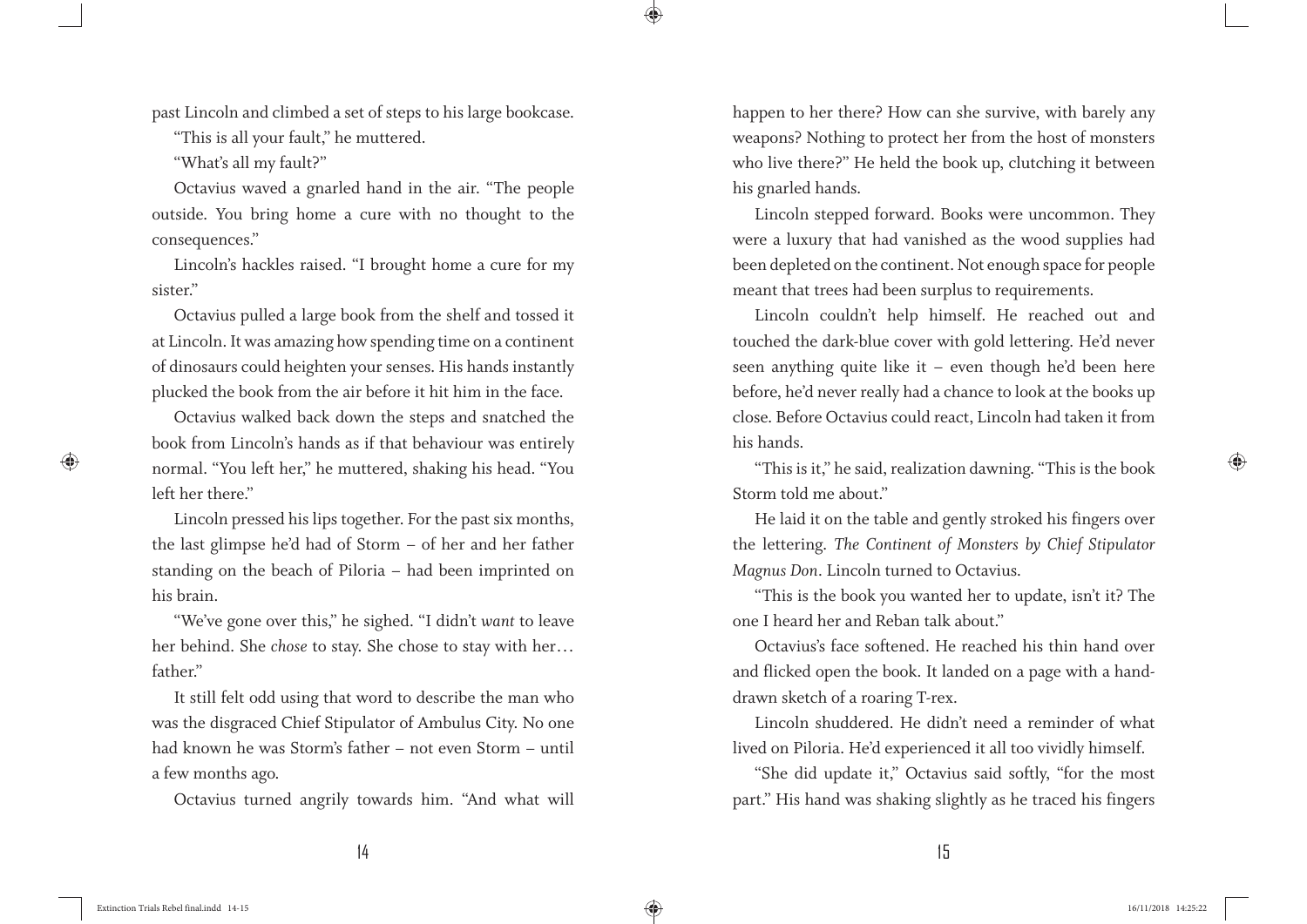over the drawing. It was the first time Lincoln had seen any sign of vulnerability from the old man.

When Lincoln had first been in this room, Octavius had spent the whole time screaming at him for leaving Storm behind. He'd been so tempted to shout back. To tell Octavius how angry Storm had been when she'd found out that Octavius was her great-uncle and he hadn't bothered to tell her. How hurt she'd been.

But that wouldn't have helped anyone. Things were delicate enough. His sister, Arta, and Rune's and Kronar's brothers and sisters had all been ejected from the care facility. Storm and Lincoln's first trip to the dinosaur continent had been a contest which Storm had won – but two of their friends, Rune and Kronar, had died. As the victor, Storm and her family were entitled to extra rations and health care, so, in an act of kindness, she'd declared their families were her own. But now Storm wasn't here, all that was gone. Arta had been sent back to live with Lincoln and their mother in the caves. As for Rune's and Kronar's brothers and sisters? He had no idea. Lincoln could only hope they'd gone home to their parents in Norden.

The one plus point was that – because he worked at the lab – Lincoln had unlimited access to supplies of the ointment. Before Piloria, Arta had been on the brink of death. Now her skin looked almost completely better, even though she was thinner than before, thanks to the more restricted rations.

There was a loud noise from outside. Octavius's frown

deepened and, despite his slight frame, he moved swiftly to the door and yanked it open.

The bedlam from earlier had increased. Lincoln's eyes widened as he looked across the atrium. The dark ominous doors on the other side were now wide open and the Chief Stipulators were shoving their way through into the large chamber beyond. The bright white of the parliament debating chamber was a startling contrast to the black cloaks of the Stipulators, but Lincoln's eyes were drawn to the blood-red chair at the far end of the room.

Silas, the blond Chief Stipulator of Norden – who'd staged a coup against Storm's father and now governed the capital, Ambulus City, as well as his own region – seemed to be leading the charge.

"Get me my cloak!" ordered Octavius, his voice booming beside Lincoln.

Lincoln jumped and looked around in surprise. "What?"

He still didn't really understand the workings of the parliament, but Storm had told him Octavius was the Captain Regent. If anyone was in charge here, it seemed that it might be him.

"Over there!" bellowed Octavius, pointing him towards a drawer set in the wall. Lincoln walked over and opened it, pulling out a dark-green, heavy cloak. He shook it out and the gold trim reflected the light. Although it was heavy in his arms, it was small; perfectly sized for Octavius.

Octavius appeared in front of him, turning around so Lincoln could drape the cloak over his shoulders.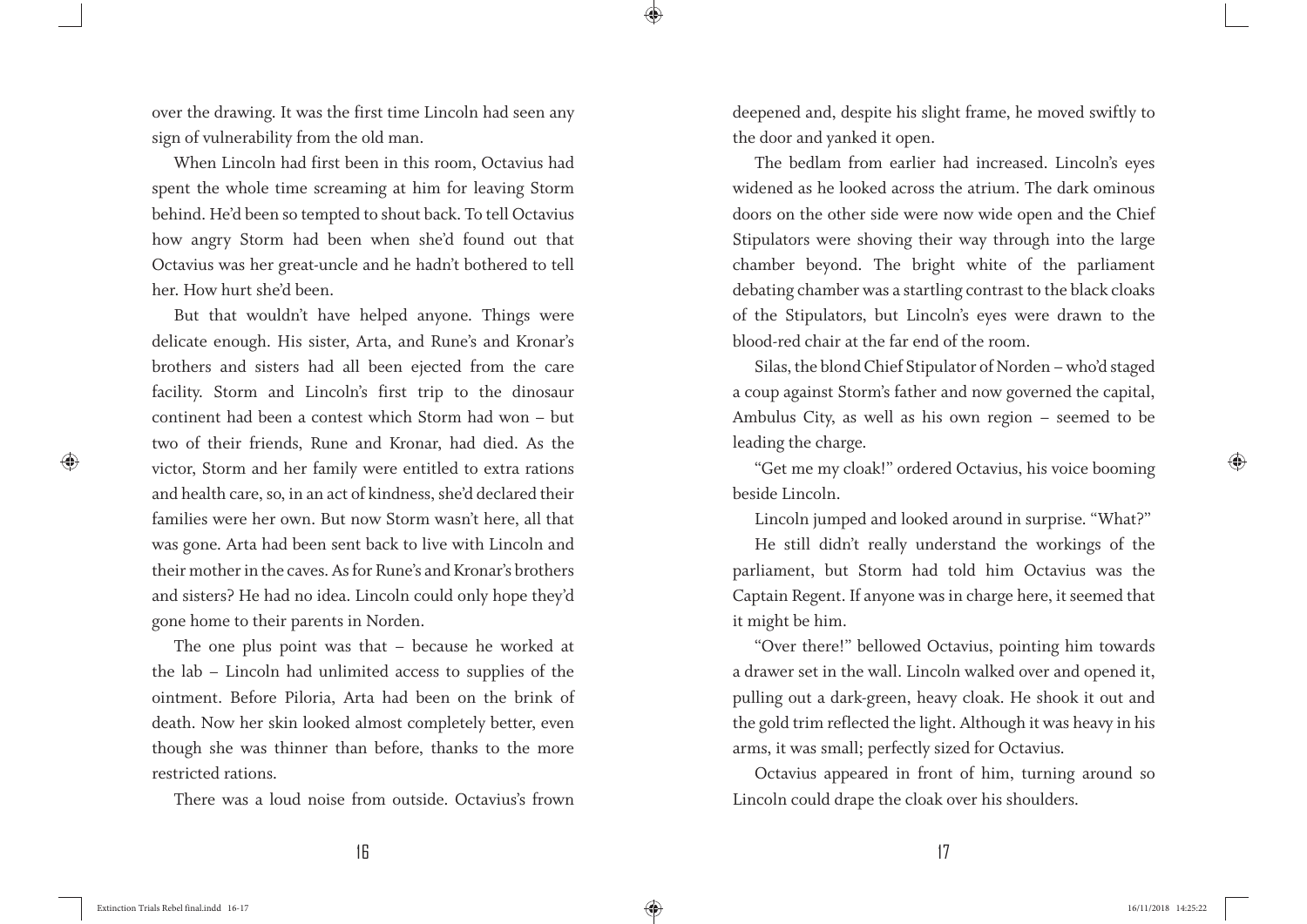"Wait here," he hissed, as he took off across the wide atrium.

Lincoln watched. He'd never seen the doors to the debating chamber open before. White seats lined the walls and the Chief Stipulators, each representing all the zones of Earthasia, settled into them. Lincoln frowned. Were all four hundred of them really here?

Octavius strode across the vast room and, using a small box, got up onto the red chair. There was a staff beside his seat, which he banged angrily on the floor.

Lincoln held his breath. The parliament doors were still wide open. Was this normal?

He could see some of the staff dressed in pale blue shaking their heads, sidling closer to the open doorway to watch.

"Who called this session?" shouted Octavius.

"I did," said Silas haughtily. He turned to his right and grabbed hold of the man next to him. Even from here, Lincoln could see the Stipulator's cloak was torn, his face bruised and his knuckles bloodied. "There has been a revolt in Tarribeth. Rufus barely made it out in one piece." There was a collective intake of breath around the parliament. "The people are uncontrollable. It's time to take a stand."

One of the Chief Stipulators snorted. "And do what? We've already cut rations again. Our Stipulators barely have enough nutrition to stand on their own two feet."

"Isn't that what we're trying to do? Starve the population into submission?" asked another Stipulator, who had the dark skin of the Lambora zone.

"And starve ourselves too?" sneered another.

"We need to get the ointment supplies under lock and key. The more people get treated, the more people there are to feed."

One of the Stipulators turned to Silas and pointed his finger. "This is your fault, Silas. This happened on your watch. That lab was supposed to be focusing on dinosaur DNA. Instead, it starts to miraculously produce a cure for the blistering plague. A cure that has been replicated in all the other labs across the continent!"

Lincoln shifted uneasily. They were talking about his lab. The one he worked in. As soon as he'd got off the ship from Piloria, he'd headed straight there to place the samples he'd collected into Lorcan Field's waiting hands. The head scientist had been as desperate for a cure as Lincoln – his own daughter had been dying from the blistering plague.

Lincoln had brought as much ointment as he could from Piloria, along with seedlings, plant samples and even dirt. In a matter of hours, the temperatures in the greenhouses had been turned up as high as possible to try to replicate the conditions on Piloria, and thanks to that, and the newly imported nutrients in the soil, the plants had started to grow quickly. The recipe for the ointment was simple – it was a combination of two plants from Piloria – and within a few weeks, his lab had produced its own first batch.

He hadn't thought about the implications for the population. He hadn't thought about how the people who previously would have died – and now would live – would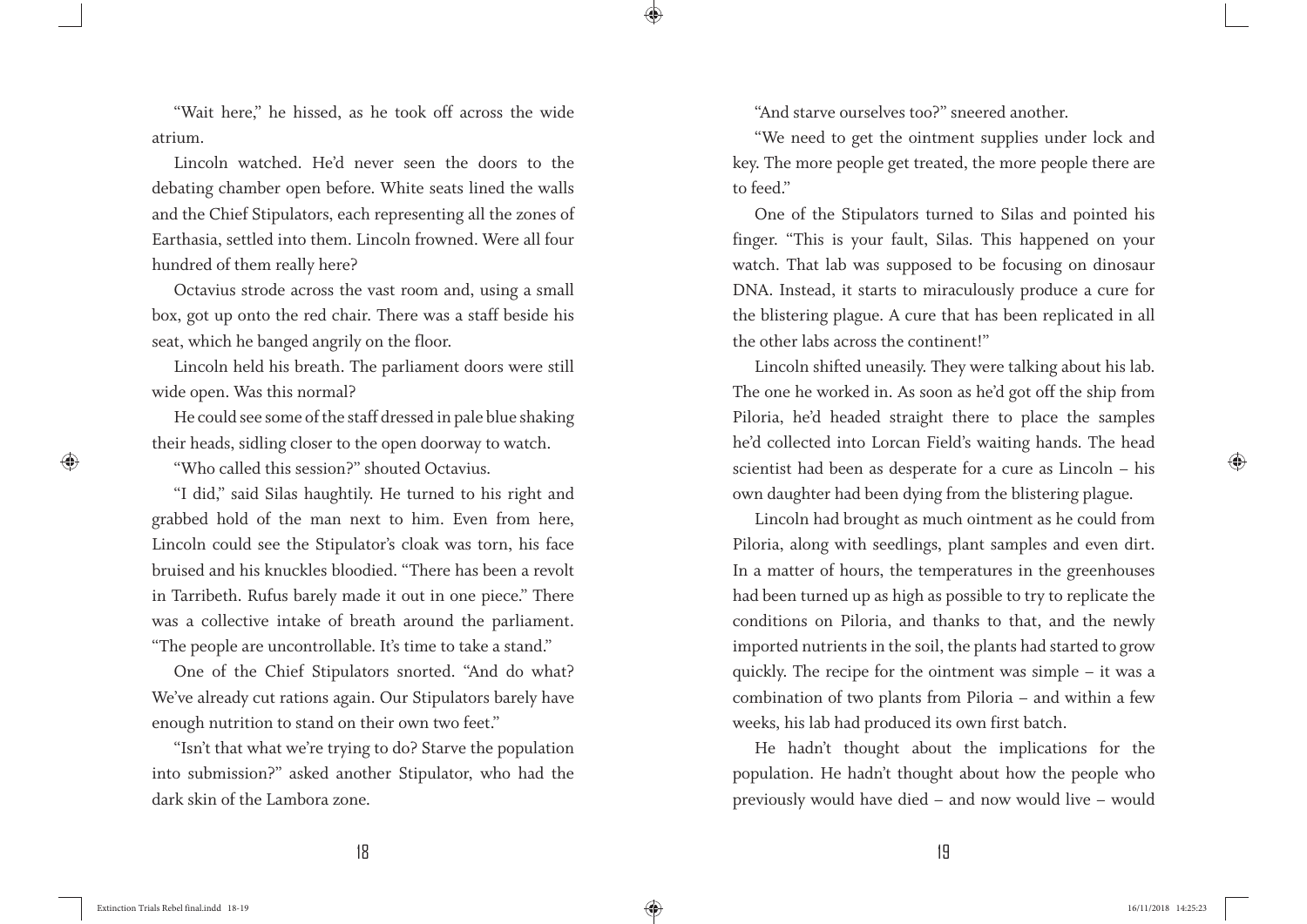be fed on an already starving continent.

He'd only been thinking about his sister, Arta.

His sister, who was now looking better than she had in years.

One of the other Stipulators got to his feet and shook his head. "You should have stopped this, Silas. Things have got out of hand. What happened to Rufus is on your head."

It happened so quickly that Lincoln barely had time to blink. Silas crossed the parliament chamber and punched his colleague square in the jaw, sending him sprawling back onto the white chairs.

"How dare you challenge me? You, from Steroma. When was the last time your zone produced enough food to sustain your population? You've stolen from the rest of us for the last five years. *We've* been feeding your people, and all at a cost to our own populations."

The crowd in the atrium were still moving, slowly but surely, closer to the parliament doors. It seemed that no one was bothered about keeping the business in parliament private this time. They could hear every word – and wanted to hear more.

Octavius banged his staff on the ground. "Order!"

For a few seconds there was silence. "Silas, you called this session. Do you have a solution to our current problems, or do you only wish to apportion blame?"

It didn't matter that Octavius had a small and wizened body. He had the heart and mind of a warrior. And he wasn't afraid to show it.

Silas turned back towards the accusing faces. "This situation is spiralling out of control. It can't be allowed to continue. I suggest guards in the labs. The ointment will have to be rationed, along with food. Without the blistering plague, our population numbers are unsustainable." The frown in his brow was deep. "We all know what happens next. If we don't get things under control – there will be no other option."

Silence in the parliament. There were a number of anxious glances, followed by a few murmurs.

Again, Octavius banged his staff on the ground. "Put plans in place to get your labs under control. We'll reconvene in a few days."

He jumped down from the bright-red chair and swept out of the chamber. As he strode through the atrium, the paleblue uniforms parted in his wake. They all knew better than to question Octavius's authority.

As he reached the door to his office, his sharp eyes met Lincoln's. He gestured him back inside.

Lincoln followed warily, as Octavius's movements slowed and he walked back over to the table, running his hand over the book of dinosaurs.

Lincoln's insides were churning. Get the labs under control? That couldn't be good for him, or for his sister. Arta was so much better now. But the ointment wasn't a complete cure – even though everyone referred to it that way. It only kept things under control. But he'd brought the ointment here. He should be allowed to use it.